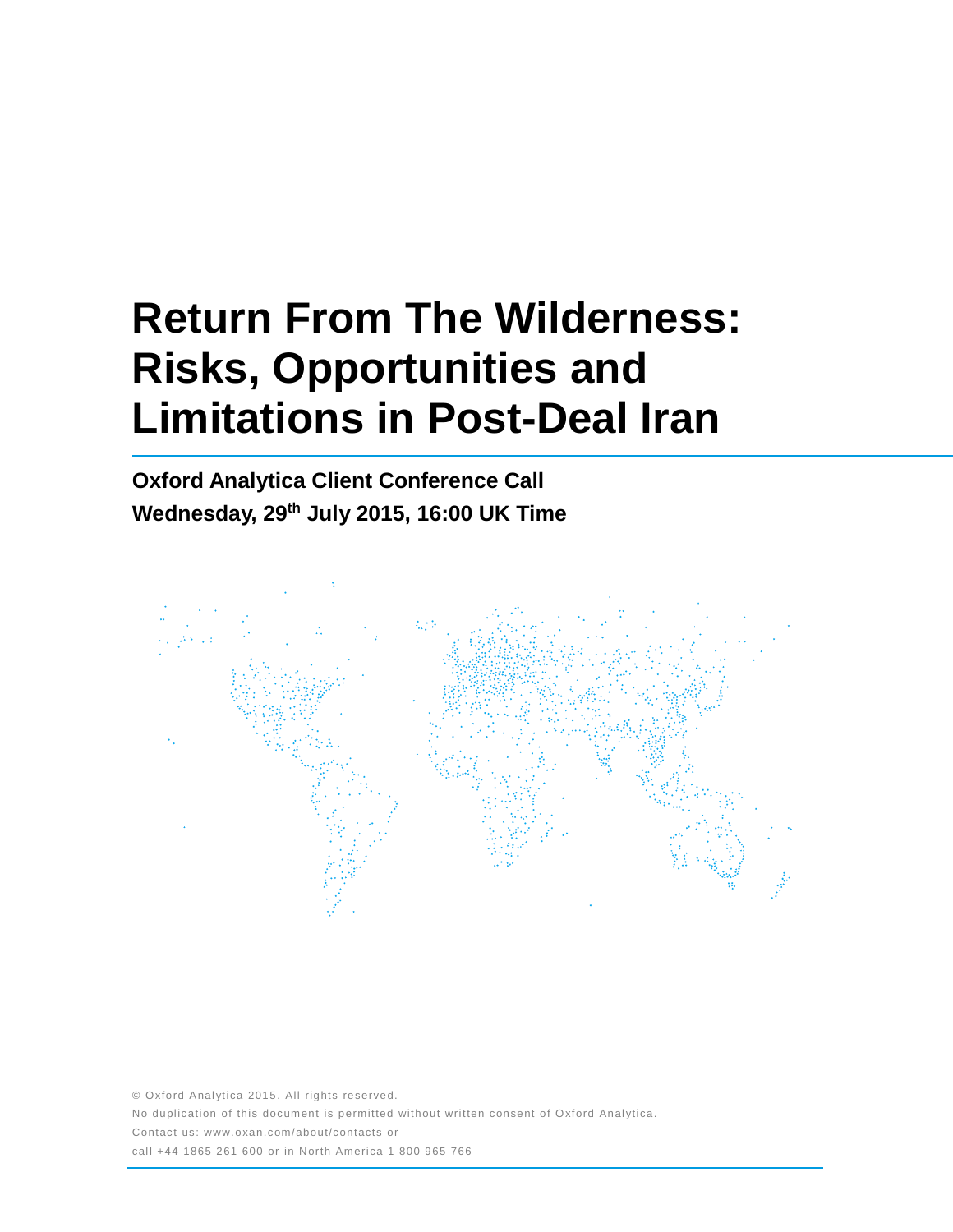

## **Return From The Wilderness: Risks, Opportunities and Limitations in Post-Deal Iran**

After months of negotiation, Iran and world powers agreed a landmark deal on July 14 to end the dispute over Iran's nuclear programme. The deal paves the way for Iran's re-emergence from international isolation and its reintegration into the global economy.

Under its terms, Iran has accepted heavy restrictions on its nuclear activities in exchange for sanctions relief. This could re-open one of the region's largest economies to international trade and investment but also add some 0.8 million barrels per day of oil to an already glutted market in 2016.

The deal could also transform Iranian politics. President Hassan Rouhani and his allies in the centrist and reformist camps have won a strategic victory against hard-line conservatives that puts them in a strong position ahead of the 2016 parliamentary election.

On the regional stage, the deal improves security. It reduces the risk of direct military action by Israel and the United States against Iran and provides a new channel for diplomacy between Tehran and Washington on Iraq, Syria and other regional crises.

Join our Client Conference Call on July 29 at 16.00 BST to understand the implications of these changes for Iranian politics and economy, investment and regional geopolitics:

We will assess the risks, opportunities and limitations for:

- domestic politics and political stability in Iran;
- renewed foreign investment and trade;
- the energy sector and global oil markets;
- Iran's relations with the United States; and
- Israel, the Gulf states and the regional military balance.

## **Chair**

#### **Paul Maidment, Director of Analysis and Managing Editor, Oxford Analytica**

Paul Maidment joined Oxford Analytica in December 2014 as the Director of Analysis and Managing Editor of the Oxford Analytica Daily Brief.

He is an award-wining journalist who founded the New York-based digital editorial consultancy Bystander Media in 2010. A pioneer in combining digital and print journalism, he was previously Editor of [Forbes.com](http://forbes.com/) and Executive Editor of Forbes, transforming a magazine website into the leading online destination for business, finance and up-scale lifestyle. Before joining Forbes in 2001, Paul was the founding Editor of the Financial Times' award-winning web site [FT.com](http://ft.com/) and Assistant Editor of the newspaper. His early career as an editor and foreign correspondent encompassed The Economist, the Asian Wall Street Journal and the BBC in the U.K. the U.S. and Asia — a depth of journalistic experience and breadth of media that gives him a unique perspective on the changes transforming publishing and the world economy. Paul was inducted into the Digital Hall of Fame in New York in 2010.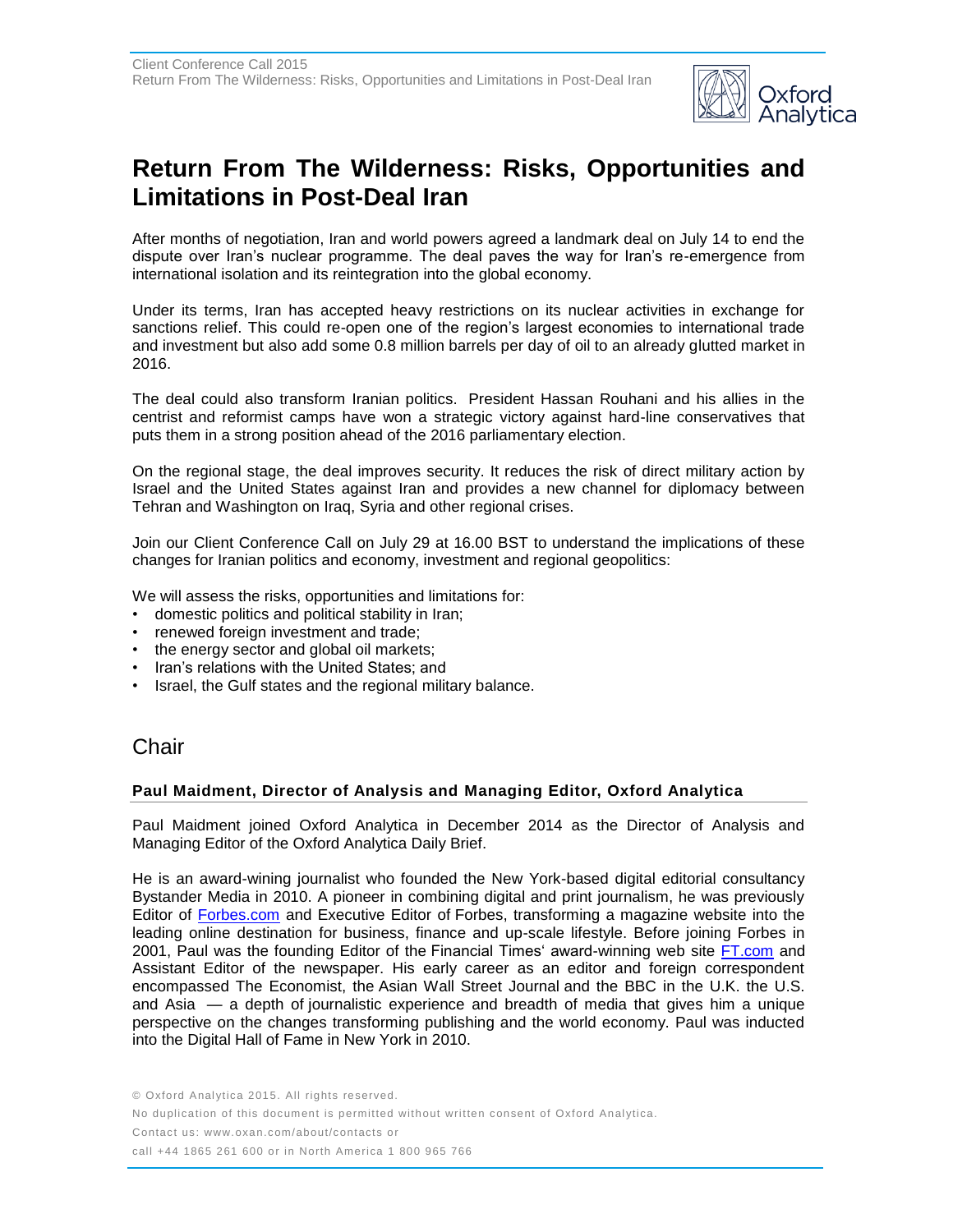

## Panellists will include:

## **Afshin Molavi, Senior Advisor, Oxford Analytica**

Afshin Molavi is a senior advisor at Oxford Analytica and a contributor to the Daily Brief, a senior fellow at the New America Foundation and a former director of the World Economic Roundtable. A former journalist for Reuters and the Washington Post, he has been based in Dubai, Riyadh, Jeddah, Tehran, and Washington.

He has lectured and taught Masters courses on the geopolitics and external relations of the Middle East region for US government agencies for more than a decade. He has also served as an analyst at the International Finance Corporation, the private sector development arm of the World Bank, and as a Middle East risk specialist for Fortune 100 companies.

#### **Sanam Vakil is a professorial lecturer in the Middle East Studies department at the Johns Hopkins School of Advanced International Studies (SAIS Europe) in Bologna, Italy.**

She teaches courses on regional and Persian Gulf politics in a comparative perspective, political leadership in the Middle East, U.S. foreign policy to the region, and religion and nationalism in the Middle East. Prior to this, she worked as an assistant professor of Middle East Studies at SAIS Washington, DC.

Dr. Vakil provides commentary and political risk analysis for Oxford Analytica Rastah Ideologistics and Dunia Economic Research. She has also worked for PFC Energy providing Middle East country risk analysis. She was a Senior Researcher managing a large research project on the Iranian diaspora for Management Systems International. She has served as a research fellow at the Council on Foreign Relations' Iran Project and as a consultant to the World Bank Group's Middle East and North Africa Division.

She is the author of Action and Reaction: Women and Politics in Iran, (Bloomsbury 2011 & 2013.) She has also published commentary for the Financial Times, Beirut Daily Star, Baltimore Sun, Current History, International Journal of Middle East Studies, the National Interest and the Washington Quarterly among others. In the United States & Europe, she has been consulted by high-ranking government officials.

Dr. Vakil was born in Tehran, Iran. She received her BA in Political Science and History from Columbia University and earned her MA and PhD in International Relations with a specialization in Middle East Studies at Johns Hopkins University-SAIS.

© Oxford Analytica 2015. All rights reserved.

No duplication of this document is permitted without written consent of Oxford Analytica.

Contact us: www.oxan.com/about/contacts or

call +44 1865 261 600 or in North America 1 800 965 766